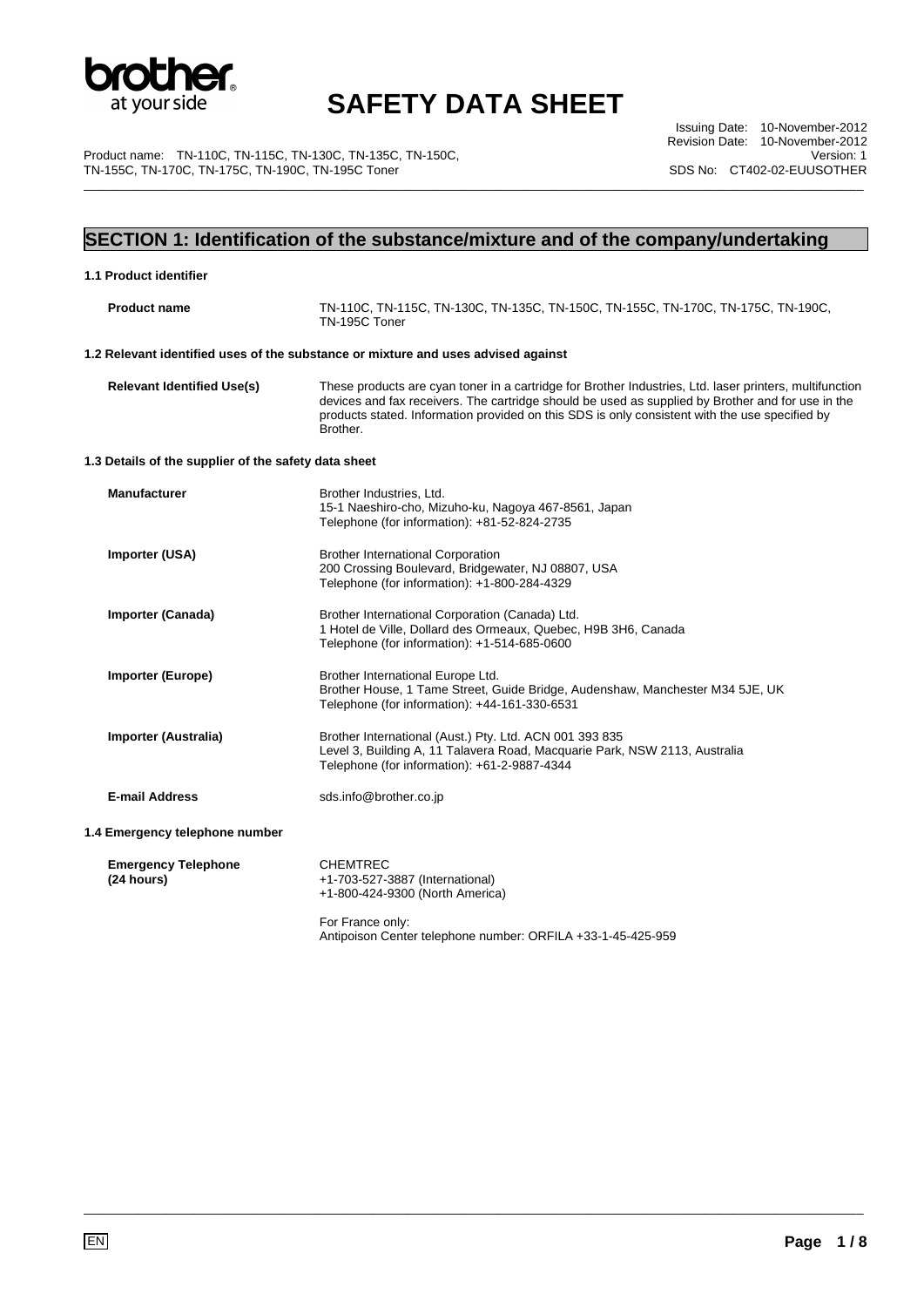

Product name: TN-110C, TN-115C, TN-130C, TN-135C, TN-150C, TN-155C, TN-170C, TN-175C, TN-190C, TN-195C Toner

Issuing Date: 10-November-2012 Revision Date: 10-November-2012 Version: 1 SDS No: CT402-02-EUUSOTHER \_\_\_\_\_\_\_\_\_\_\_\_\_\_\_\_\_\_\_\_\_\_\_\_\_\_\_\_\_\_\_\_\_\_\_\_\_\_\_\_\_\_\_\_\_\_\_\_\_\_\_\_\_\_\_\_\_\_\_\_\_\_\_\_\_\_\_\_\_\_\_\_\_\_\_\_\_\_\_\_\_\_\_\_\_\_\_\_\_\_\_\_\_\_\_\_\_\_\_\_\_\_\_\_\_\_\_\_\_\_\_\_\_

### **SECTION 2: Hazards identification**

**2.1 Classification of the substance or mixture** 

**Classification according to Regulation (EC) No 1272/2008** 

Not classified as hazardous

 **Classification according to Directive 1999/45/EC** 

Not classified as hazardous

#### **Australia Classification**

Not classified as hazardous according to the criteria of NOHSC

#### **2.2 Label elements**

**Labelling according to Regulation (EC) No. 1272/2008** 

**Hazard pictograms**  None

 **Signal Word**  None

**Hazard Statements**  None

 **Precautionary statements**  None

#### **2.3 Other hazards**

This product contains no substance considered to be persistent, bioaccumulating nor toxic (PBT). This product contains no substance considered to be very persistent nor very bioaccumulating (vPvB).

### **SECTION 3: Composition/information on ingredients**

#### **3.2 Mixtures**

**Description of the mixture:** Styrene-acrylate Toner (Mixture).

| <b>Chemical Name</b>        | <b>CAS-No</b> | <b>EC-No</b> | $w/w$ %   | <b>Classification</b><br>(67/548/EEC) | <b>Classification</b><br>(EU Reg. 1272/2008) |
|-----------------------------|---------------|--------------|-----------|---------------------------------------|----------------------------------------------|
| Styrene-acrylate copolymer  | 25767-47-9    |              | 86-88     | Not classified                        | Not classified                               |
| Piament                     | $***$         | $***$        | $4-6$     | Not classified                        | Not classified                               |
| <b>Fatty Acid Ester</b>     | $***$         |              | $4-6$     | Not classified                        | Not classified                               |
| Silicon Dioxide (amorphous) | 112945-52-5   | 231-545-4    | $1 - 3$   | Not classified                        | Not classified                               |
| Silicon Dioxide (amorphous) | 844491-94-7   | 430-570-1    | $0.5 - 2$ | Not classified                        | Not classified                               |
| <b>PMMA</b>                 | 9011-14-7     |              | $0.1 - 2$ | Not classified                        | Not classified                               |
| Styrene-acrylate Resin      | $***$         |              | $0.1 - 2$ | Not classified                        | Not classified                               |

\_\_\_\_\_\_\_\_\_\_\_\_\_\_\_\_\_\_\_\_\_\_\_\_\_\_\_\_\_\_\_\_\_\_\_\_\_\_\_\_\_\_\_\_\_\_\_\_\_\_\_\_\_\_\_\_\_\_\_\_\_\_\_\_\_\_\_\_\_\_\_\_\_\_\_\_\_\_\_\_\_\_\_\_\_\_\_\_\_\_\_\_\_\_\_\_\_\_\_\_\_\_\_\_\_\_\_\_\_\_\_\_\_

For the full text of R-phrases and H-Statements see Section 16

\*\* CONFIDENTIAL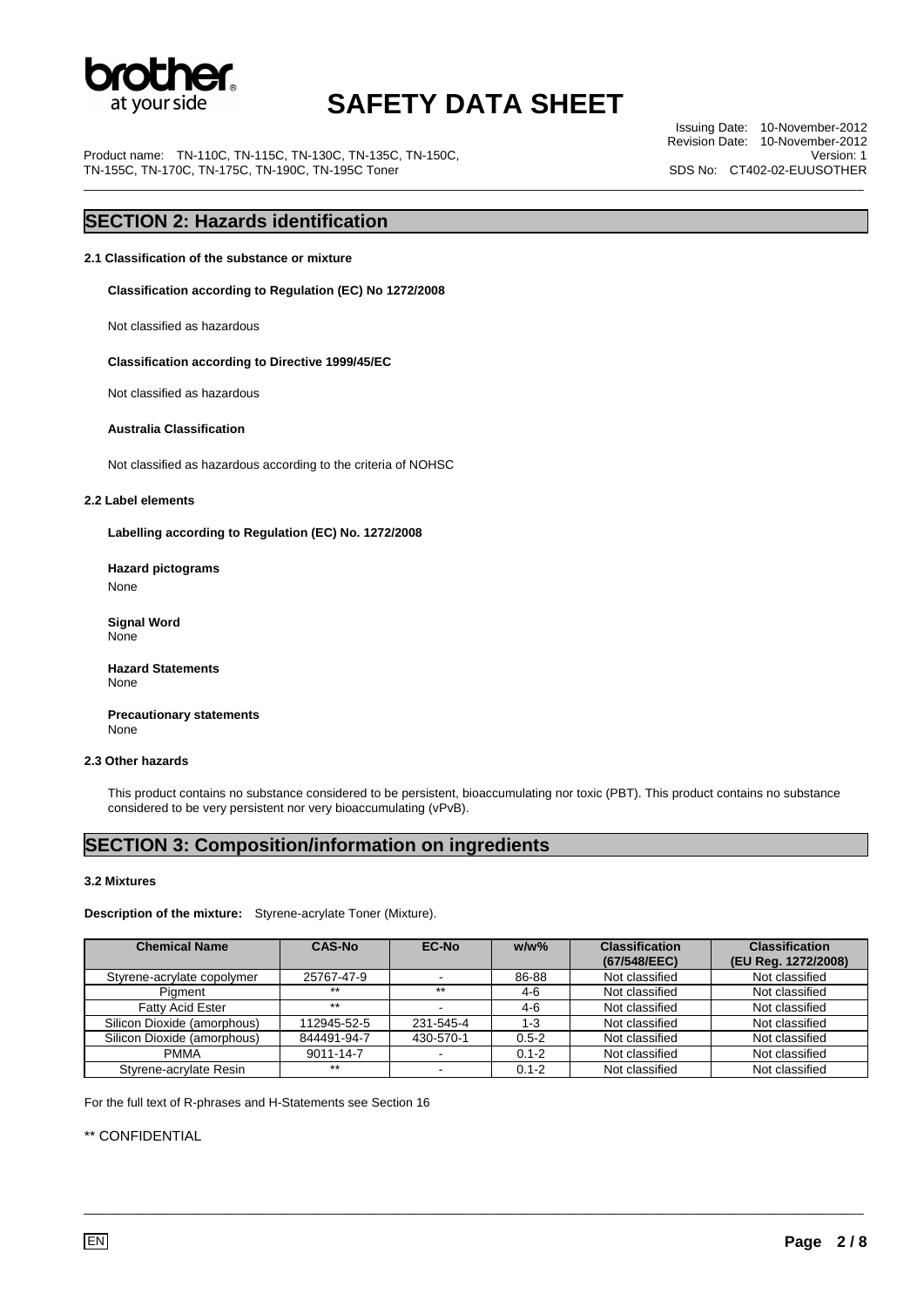

Product name: TN-110C, TN-115C, TN-130C, TN-135C, TN-150C, TN-155C, TN-170C, TN-175C, TN-190C, TN-195C Toner

## **SECTION 4: First aid measures**

#### **4.1 Description of first aid measures**

| General advice                                                                       | If symptoms persist, obtain medical attention.                                                                                                     |
|--------------------------------------------------------------------------------------|----------------------------------------------------------------------------------------------------------------------------------------------------|
| Inhalation                                                                           | Obtain immediate medical attention. In case of accident by inhalation remove casualty to fresh air<br>and keep at rest.                            |
| Skin contact                                                                         | Remove contaminated clothing immediately and wash affected skin with plenty of water or soap and<br>water.                                         |
| Eye contact                                                                          | Obtain medical attention. If substance has got into the eyes, immediately wash out with plenty of<br>water for at least 15 minutes.                |
| Ingestion                                                                            | Obtain immediate medical attention. Wash out mouth with water and give 100-200 ml of water to<br>drink.                                            |
| 4.2 Most important symptoms and<br>effects, both acute and delayed                   | Inhalation (dust): For large quantities: May cause irritation to the respiratory system. Increased<br>difficulty in breathing. Sneezing. Coughing. |
|                                                                                      | Eye contact: May cause eye irritation.                                                                                                             |
|                                                                                      | Ingestion: May cause stomach ache. Unlikely route of exposure.                                                                                     |
| 4.3 Indication of any immediate<br>medical attention and special<br>treatment needed | Treat symptomatically.                                                                                                                             |

## **SECTION 5: Firefighting measures**

| 5.1 Extinguishing media<br>Suitable Extinguishing Media      | Extinguish preferably with dry chemical, carbon dioxide, water spray, foam.                                                                                                                                                                                                                                                                                                                                                                                                                                                                     |
|--------------------------------------------------------------|-------------------------------------------------------------------------------------------------------------------------------------------------------------------------------------------------------------------------------------------------------------------------------------------------------------------------------------------------------------------------------------------------------------------------------------------------------------------------------------------------------------------------------------------------|
| Unsuitable Extinguishing Media                               | Do not use water jet.                                                                                                                                                                                                                                                                                                                                                                                                                                                                                                                           |
| 5.2 Special hazards arising from the<br>substance or mixture | May form explosible dust clouds in air.                                                                                                                                                                                                                                                                                                                                                                                                                                                                                                         |
| 5.3 Advice for firefighters                                  | Do not use high-pressure water in order to prevent creating a dust cloud and spreading fire dust.<br>Use appropriate respirator for carbon monoxide and carbon dioxide. Wear positive pressure<br>self-contained breathing apparatus (SCBA) during the attack phase of firefighting operations and<br>during cleanup in enclosed or poorly ventilated areas immediately after a fire. Personnel not having<br>suitable respiratory protection must leave the area to prevent significant exposure to toxic<br>combustion gases from any source. |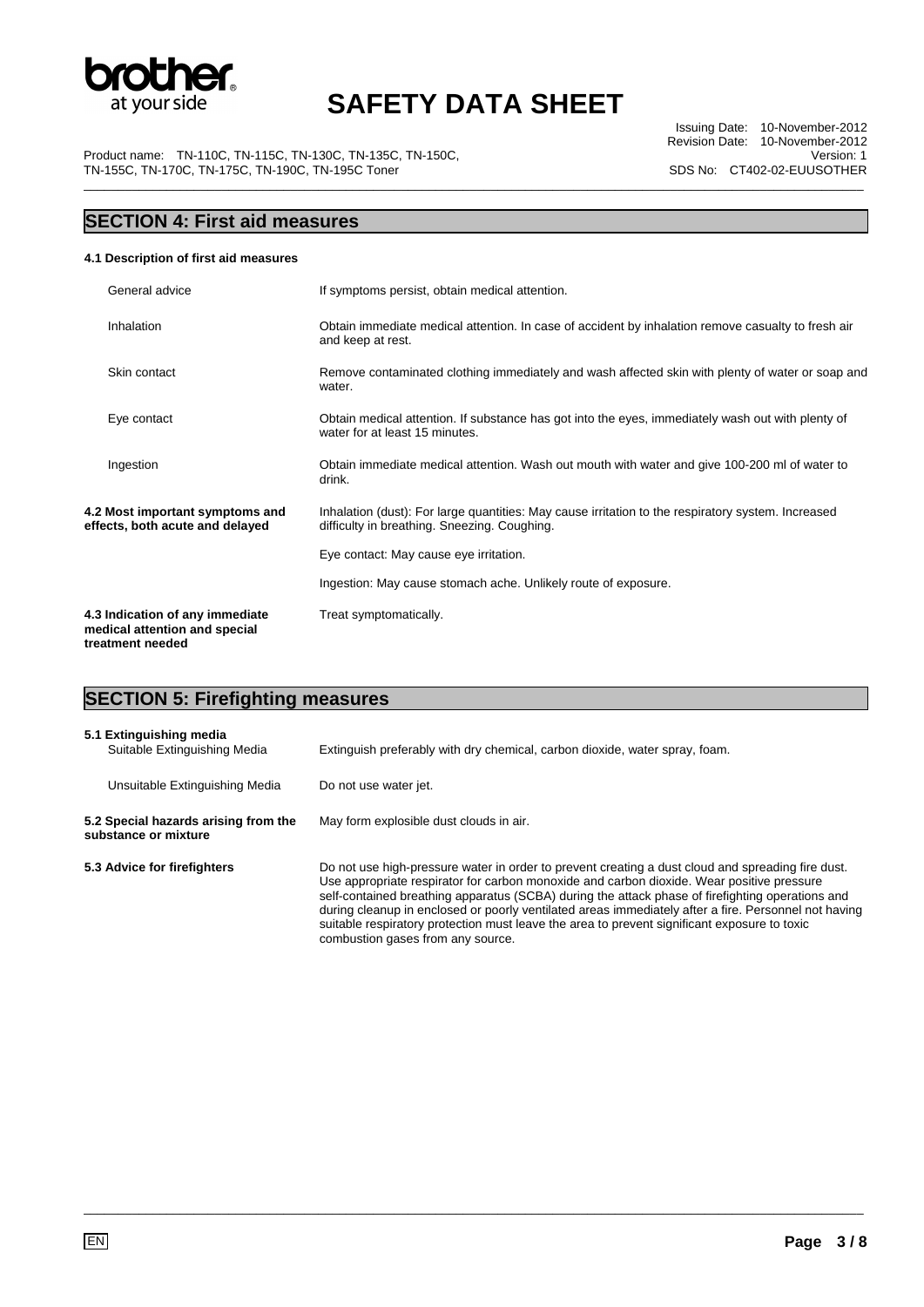

Issuing Date: 10-November-2012 Revision Date: 10-November-2012 Version: 1 SDS No: CT402-02-EUUSOTHER

Product name: TN-110C, TN-115C, TN-130C, TN-135C, TN-150C, TN-155C, TN-170C, TN-175C, TN-190C, TN-195C Toner \_\_\_\_\_\_\_\_\_\_\_\_\_\_\_\_\_\_\_\_\_\_\_\_\_\_\_\_\_\_\_\_\_\_\_\_\_\_\_\_\_\_\_\_\_\_\_\_\_\_\_\_\_\_\_\_\_\_\_\_\_\_\_\_\_\_\_\_\_\_\_\_\_\_\_\_\_\_\_\_\_\_\_\_\_\_\_\_\_\_\_\_\_\_\_\_\_\_\_\_\_\_\_\_\_\_\_\_\_\_\_\_\_

### **SECTION 6: Accidental release measures**

| 6.1 Personal precautions, protective<br>equipment and emergency<br>procedures | Avoid generation of dust. Do not breathe dust. A suitable dust mask or dust respirator with filter type<br>A/P may be appropriate.                                                                                                                                                                                                                                                                              |
|-------------------------------------------------------------------------------|-----------------------------------------------------------------------------------------------------------------------------------------------------------------------------------------------------------------------------------------------------------------------------------------------------------------------------------------------------------------------------------------------------------------|
| 6.2 Environmental precautions                                                 | Prevent substance entering sewers. Washings must be prevented from entering surface water<br>drains.                                                                                                                                                                                                                                                                                                            |
| 6.3 Methods and materials for<br>containment and cleaning up                  | Sweep the spilt toner or remove it with a vacuum cleaner and transfer into a sealed container<br>carefully. Sweep slowly to minimize generation of dust during cleanup. If a vacuum cleaner is used,<br>the motor must be rated as dust explosion proof.<br>Potential for very fine particles to be taken into the vacuum only to be passed back into the<br>environment due to pore size in the bag or filter. |
| 6.4 Reference to other sections                                               | For personal protection: See section 8.<br>For disposal considerations: See section 13.                                                                                                                                                                                                                                                                                                                         |

## **SECTION 7: Handling and storage**

| 7.1 Precautions for safe handling                                   | Keep out of the reach of children. Avoid generation of dust. Avoid inhalation of high concentrations<br>of dust. Avoid contact with eyes.                                                                                         |
|---------------------------------------------------------------------|-----------------------------------------------------------------------------------------------------------------------------------------------------------------------------------------------------------------------------------|
| 7.2 Conditions for safe storage,<br>including any incompatibilities | Keep away from oxidizing agents.                                                                                                                                                                                                  |
| 7.3 Specific end use(s)                                             | These products are cyan toner in a cartridge for Brother Industries, Ltd. laser printers, multifunction<br>devices and fax receivers. This cartridge should be used as supplied by Brother and for use in the<br>products stated. |

## **SECTION 8: Exposure controls/personal protection**

#### **8.1 Control Parameters**

#### **Occupational Exposure Limits**

| <b>Chemical Name</b>          | <b>Silicon Dioxide (amorphous)</b>                                                                                                                                                                        |
|-------------------------------|-----------------------------------------------------------------------------------------------------------------------------------------------------------------------------------------------------------|
|                               | 112945-52-5                                                                                                                                                                                               |
| <b>ACGIH TLV</b>              |                                                                                                                                                                                                           |
| <b>OSHA PEL</b>               | 20mppcf $80$ (mg/m <sup>3</sup> )/%SiO <sub>2</sub>                                                                                                                                                       |
| <b>European Union</b>         |                                                                                                                                                                                                           |
| <b>Austria</b>                | TWA: 4 mg/m <sup>3</sup>                                                                                                                                                                                  |
| <b>Chemical Name</b>          | <b>Silicon Dioxide (amorphous)</b>                                                                                                                                                                        |
|                               | 844491-94-7                                                                                                                                                                                               |
| <b>ACGIH TLV</b>              |                                                                                                                                                                                                           |
| <b>OSHA PEL</b>               | 20mppcf $80$ (mg/m <sup>3</sup> )/%SiO <sub>2</sub>                                                                                                                                                       |
| <b>European Union</b>         |                                                                                                                                                                                                           |
| <b>Additional information</b> | USA OSHA PEL (TWA): 15 mg/m <sup>3</sup> (Total Dust) 5mg/m <sup>3</sup> (Respirable Fraction).<br>ACGIH TLV (TWA): 10 mg/m <sup>3</sup> (Inhalable particles) 3 mg/m <sup>3</sup> (Respirable particles) |
| 8.2 Exposure controls         |                                                                                                                                                                                                           |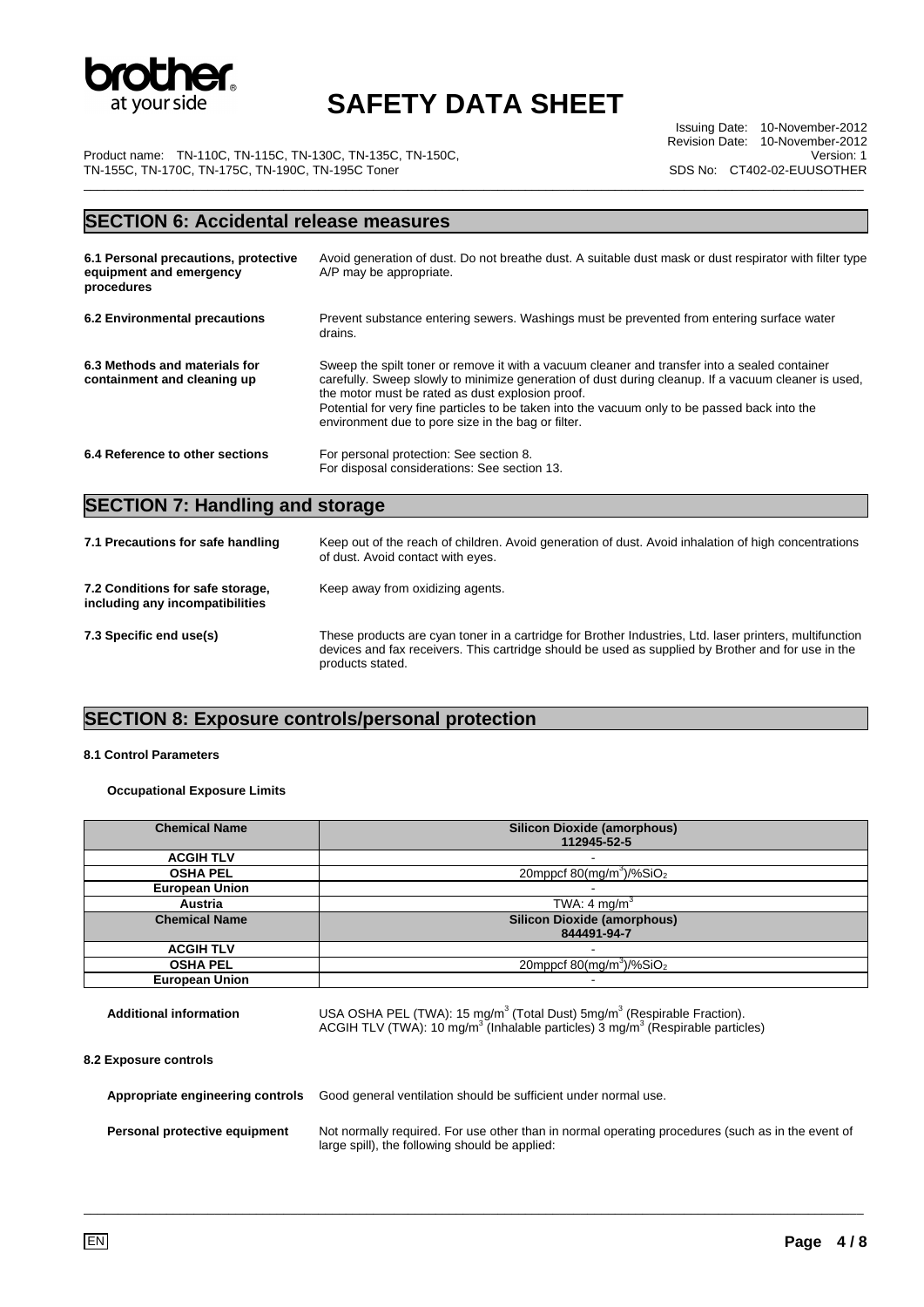

Product name: TN-110C, TN-115C, TN-130C, TN-135C, TN-150C, TN-155C, TN-170C, TN-175C, TN-190C, TN-195C Toner

Issuing Date: 10-November-2012 Revision Date: 10-November-2012 Version: 1 SDS No: CT402-02-EUUSOTHER \_\_\_\_\_\_\_\_\_\_\_\_\_\_\_\_\_\_\_\_\_\_\_\_\_\_\_\_\_\_\_\_\_\_\_\_\_\_\_\_\_\_\_\_\_\_\_\_\_\_\_\_\_\_\_\_\_\_\_\_\_\_\_\_\_\_\_\_\_\_\_\_\_\_\_\_\_\_\_\_\_\_\_\_\_\_\_\_\_\_\_\_\_\_\_\_\_\_\_\_\_\_\_\_\_\_\_\_\_\_\_\_\_

| Eye Protection           | Safety goggles.                           |
|--------------------------|-------------------------------------------|
| <b>Hand Protection</b>   | Protective gloves.                        |
| Skin and body protection | Long sleeved clothing and long pants.     |
| Respiratory protection   | Dust mask. (Large spillages: Respirator). |

 **Environmental Exposure Controls** Avoid release to the environment.

### **SECTION 9: Physical and chemical properties**

#### **9.1 Information on basic physical and chemical properties**

| Appearance                              |                                                                                                |
|-----------------------------------------|------------------------------------------------------------------------------------------------|
| Physical state                          | Powder                                                                                         |
| Color                                   | Cyan                                                                                           |
| Odor                                    | Odorless                                                                                       |
| Odor Threshold                          | No information available                                                                       |
| рH                                      | Not applicable                                                                                 |
| Melting point/freezing point            | 110 °C (Melting point)                                                                         |
| Initial boiling point and boiling range | Not applicable                                                                                 |
| Flash Point                             | Not applicable                                                                                 |
| Evaporation rate                        | Not applicable                                                                                 |
| Flammability (solid, gas)               | Not applicable                                                                                 |
| Upper/lower flammability or explosive   | 60 - 65 $q/m^3$ (lower)                                                                        |
| limits                                  |                                                                                                |
| Vapor pressure                          | Not applicable                                                                                 |
| Vapor density                           | Not applicable                                                                                 |
| Relative density                        | 1.15 ( $H_2O=1$ )                                                                              |
| Solubility(ies)                         | Insoluble (water)                                                                              |
| Partition coefficient: n-octanol/water  | No information available                                                                       |
| Auto-ignition temperature               | No information available                                                                       |
| Decomposition temperature               | No information available                                                                       |
| Viscosity                               | Not applicable                                                                                 |
| Explosive properties                    | Explosive limits of toner particles suspended in air approximately equal to that of coal dust. |
| Oxidizing properties                    | No information available                                                                       |
|                                         |                                                                                                |

#### **9.2 Other information**

No information available.

| <b>SECTION 10: Stability and reactivity</b> |                                                                                                 |  |
|---------------------------------------------|-------------------------------------------------------------------------------------------------|--|
| 10.1 Reactivity                             | No information available.                                                                       |  |
| <b>10.2 Chemical stability</b>              | Stable.                                                                                         |  |
| 10.3 Possibility of hazardous<br>reactions  | No information available.                                                                       |  |
| 10.4 Conditions to avoid                    | Keep at a temperature not exceeding 200 °C. Avoid friction, sparks, or other means of ignition. |  |
| 10.5 Incompatible materials                 | Strong oxidizing agents.                                                                        |  |
| 10.6 Hazardous decomposition<br>products    | Contains: Carbon monoxide, Carbon dioxide and Nitrogen oxides.                                  |  |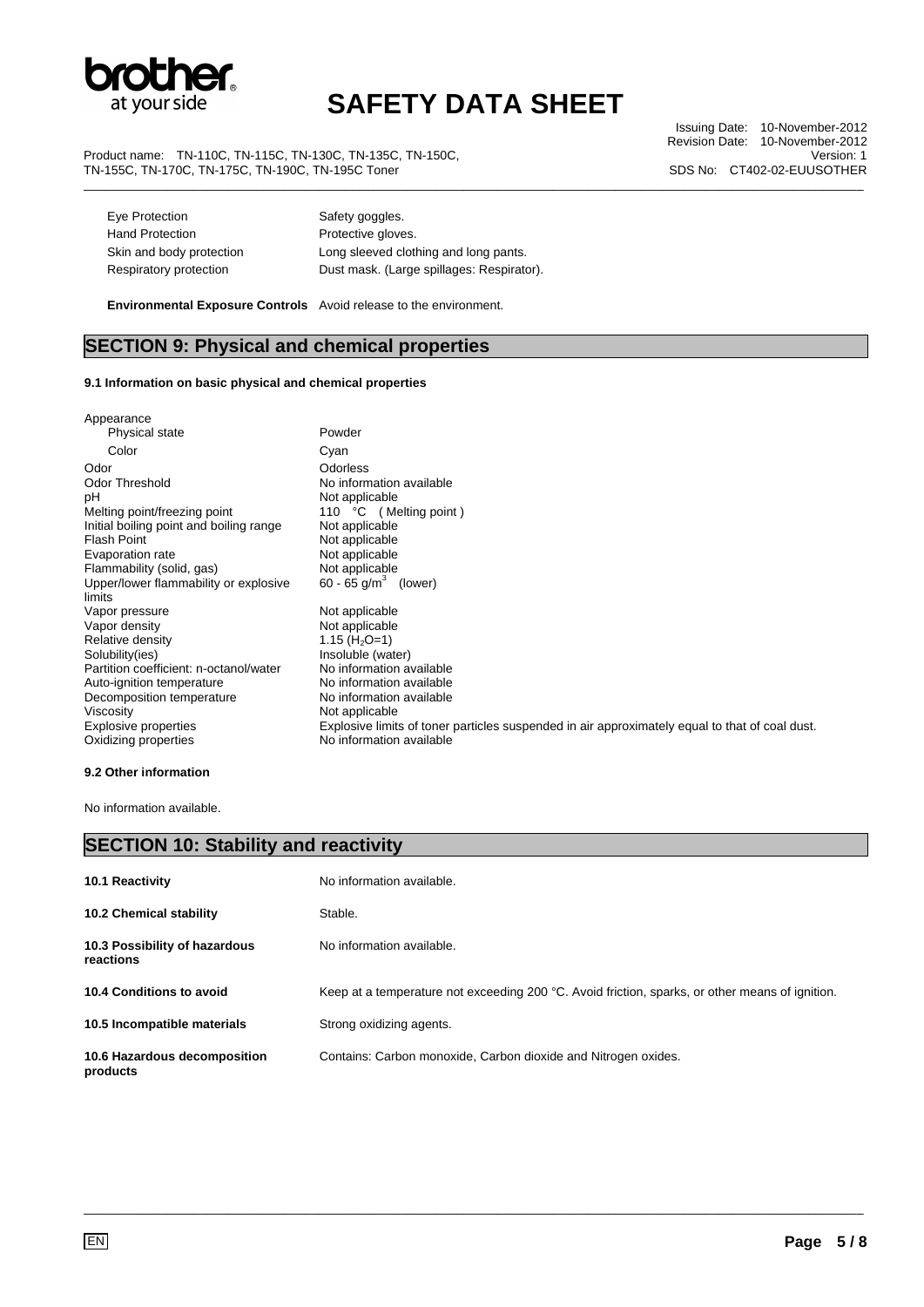

Issuing Date: 10-November-2012 Revision Date: 10-November-2012 Version: 1 SDS No: CT402-02-EUUSOTHER

Product name: TN-110C, TN-115C, TN-130C, TN-135C, TN-150C, TN-155C, TN-170C, TN-175C, TN-190C, TN-195C Toner \_\_\_\_\_\_\_\_\_\_\_\_\_\_\_\_\_\_\_\_\_\_\_\_\_\_\_\_\_\_\_\_\_\_\_\_\_\_\_\_\_\_\_\_\_\_\_\_\_\_\_\_\_\_\_\_\_\_\_\_\_\_\_\_\_\_\_\_\_\_\_\_\_\_\_\_\_\_\_\_\_\_\_\_\_\_\_\_\_\_\_\_\_\_\_\_\_\_\_\_\_\_\_\_\_\_\_\_\_\_\_\_\_

### **SECTION 11: Toxicological information**

#### **11.1 Information on toxicological effects**

**Acute toxicity** 

| Inhalation<br>Eye contact<br>Skin contact<br>Ingestion | Acute $LC_{50} > 5.13$ mg/l (Method OECD#403)<br>No information available.<br>No information available.<br>Acute $LD_{50} > 2000$ mg/kg (Method OECD#420) |
|--------------------------------------------------------|-----------------------------------------------------------------------------------------------------------------------------------------------------------|
| <b>Skin corrosion/irritation</b>                       | Non-irritant. (Method: OECD#404)                                                                                                                          |
| Serious eye damage/irritation                          | Slight irritant to the eye (Method: OECD#405)                                                                                                             |
| Respiratory or skin sensitisation                      | It is not a skin sensitizer. (Method: OECD#429)                                                                                                           |
| <b>Mutagenicity</b>                                    | Ames test: Negative. (Method: OECD#471)                                                                                                                   |
| Carcinogenicity                                        | Ingredients of this product have not been classified as carcinogens according to IARC<br>monographs, NTP and OSHA.                                        |

| <b>SECTION 12: Ecological information</b>  |                                                                                                                                                                                                                |  |
|--------------------------------------------|----------------------------------------------------------------------------------------------------------------------------------------------------------------------------------------------------------------|--|
| 12.1 Toxicity                              | No information available.                                                                                                                                                                                      |  |
| 12.2 Persistance and degradability         | No information available.                                                                                                                                                                                      |  |
| 12.3 Bioaccumulative potential             | No information available.                                                                                                                                                                                      |  |
| 12.4 Mobility in soil                      | No information available.                                                                                                                                                                                      |  |
| 12.5 Results of PBT and vPvB<br>assessment | This product contains no substance considered to be persistent, bioaccumulating nor toxic (PBT).<br>This product contains no substance considered to be very persistent nor very bioaccumulating<br>$(vPvB)$ . |  |
| 12.6 Other adverse effects                 | No information available.                                                                                                                                                                                      |  |

\_\_\_\_\_\_\_\_\_\_\_\_\_\_\_\_\_\_\_\_\_\_\_\_\_\_\_\_\_\_\_\_\_\_\_\_\_\_\_\_\_\_\_\_\_\_\_\_\_\_\_\_\_\_\_\_\_\_\_\_\_\_\_\_\_\_\_\_\_\_\_\_\_\_\_\_\_\_\_\_\_\_\_\_\_\_\_\_\_\_\_\_\_\_\_\_\_\_\_\_\_\_\_\_\_\_\_\_\_\_\_\_\_

### **SECTION 13: Disposal considerations**

**13.1 Waste treatment methods** Do not put toner or toner cartridges into a fire, this can cause fire to spread with the risk of causing burn injuries. Shred toner cartridges in a dust/explosion controlled environment. Finely dispersed particles may form explosive mixtures in the air. Dispose of in accordance with Federal, State, and local regulations.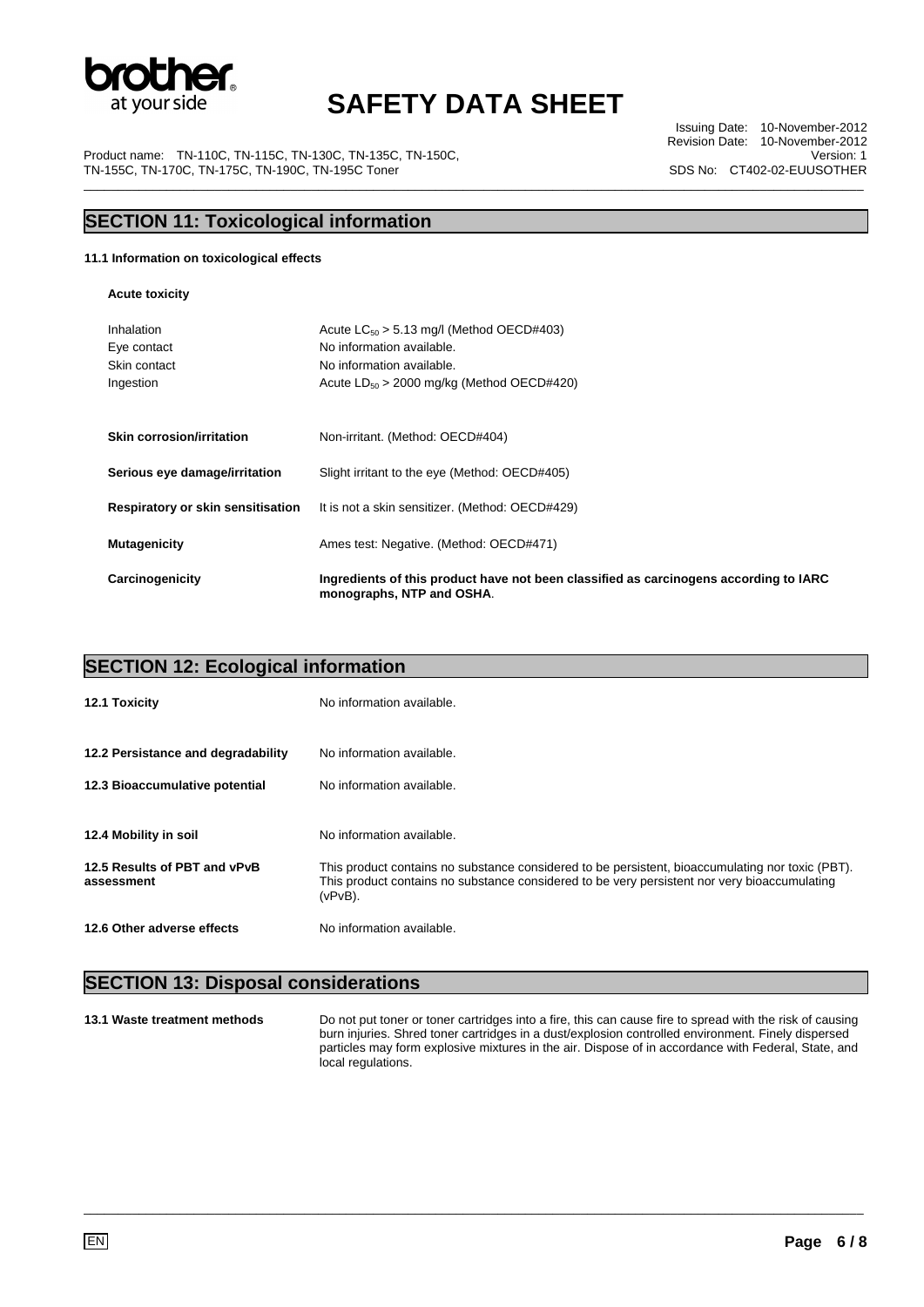

Issuing Date: 10-November-2012 Revision Date: 10-November-2012 Version: 1 SDS No: CT402-02-EUUSOTHER

Product name: TN-110C, TN-115C, TN-130C, TN-135C, TN-150C, TN-155C, TN-170C, TN-175C, TN-190C, TN-195C Toner \_\_\_\_\_\_\_\_\_\_\_\_\_\_\_\_\_\_\_\_\_\_\_\_\_\_\_\_\_\_\_\_\_\_\_\_\_\_\_\_\_\_\_\_\_\_\_\_\_\_\_\_\_\_\_\_\_\_\_\_\_\_\_\_\_\_\_\_\_\_\_\_\_\_\_\_\_\_\_\_\_\_\_\_\_\_\_\_\_\_\_\_\_\_\_\_\_\_\_\_\_\_\_\_\_\_\_\_\_\_\_\_\_

### **SECTION 14: Transport information**

Not classified according to the United Nations "Recommendations on the Transport of Dangerous Goods"

| 14.1 UN Number                                                              | None           |
|-----------------------------------------------------------------------------|----------------|
| 14.2 UN proper shipping name                                                | None           |
| 14.3 Transport hazard class(es)                                             | None           |
| <b>14.4 Packing Group</b>                                                   | None           |
| 14.5 Environmental hazards                                                  | None           |
| 14.6 Special precautions for user                                           | None           |
| 14.7 Transport in bulk according to<br>Annex II of Marpol 73/78 and the IBC | Not applicable |

Not regulated under DOT, IMDG, ADR, RID, IATA.

**Code** 

### **SECTION 15: Regulatory information**

**15.1 Safety, health and environmental EU:**Not classified as dangerous for supply/use. (1999/45/EC) **regulations/legislation specific for the substance or mixture USA:** All chemical substances contained in this product are and had been listed on the TSCA Chemical Substances Inventory, and none is subject to any of the following TSCA requirements: section 4 test rules; proposed or final section 5(a)(2) significant new use rules; section 5(e) consent orders; section 8(a) preliminary assessment information rules; and section 8(d) health and safety data reporting rules. **Canada:** WHMIS: Not applicable. (Manufactured article)

\_\_\_\_\_\_\_\_\_\_\_\_\_\_\_\_\_\_\_\_\_\_\_\_\_\_\_\_\_\_\_\_\_\_\_\_\_\_\_\_\_\_\_\_\_\_\_\_\_\_\_\_\_\_\_\_\_\_\_\_\_\_\_\_\_\_\_\_\_\_\_\_\_\_\_\_\_\_\_\_\_\_\_\_\_\_\_\_\_\_\_\_\_\_\_\_\_\_\_\_\_\_\_\_\_\_\_\_\_\_\_\_\_

**15.2 Chemical Safety Assessment** No.